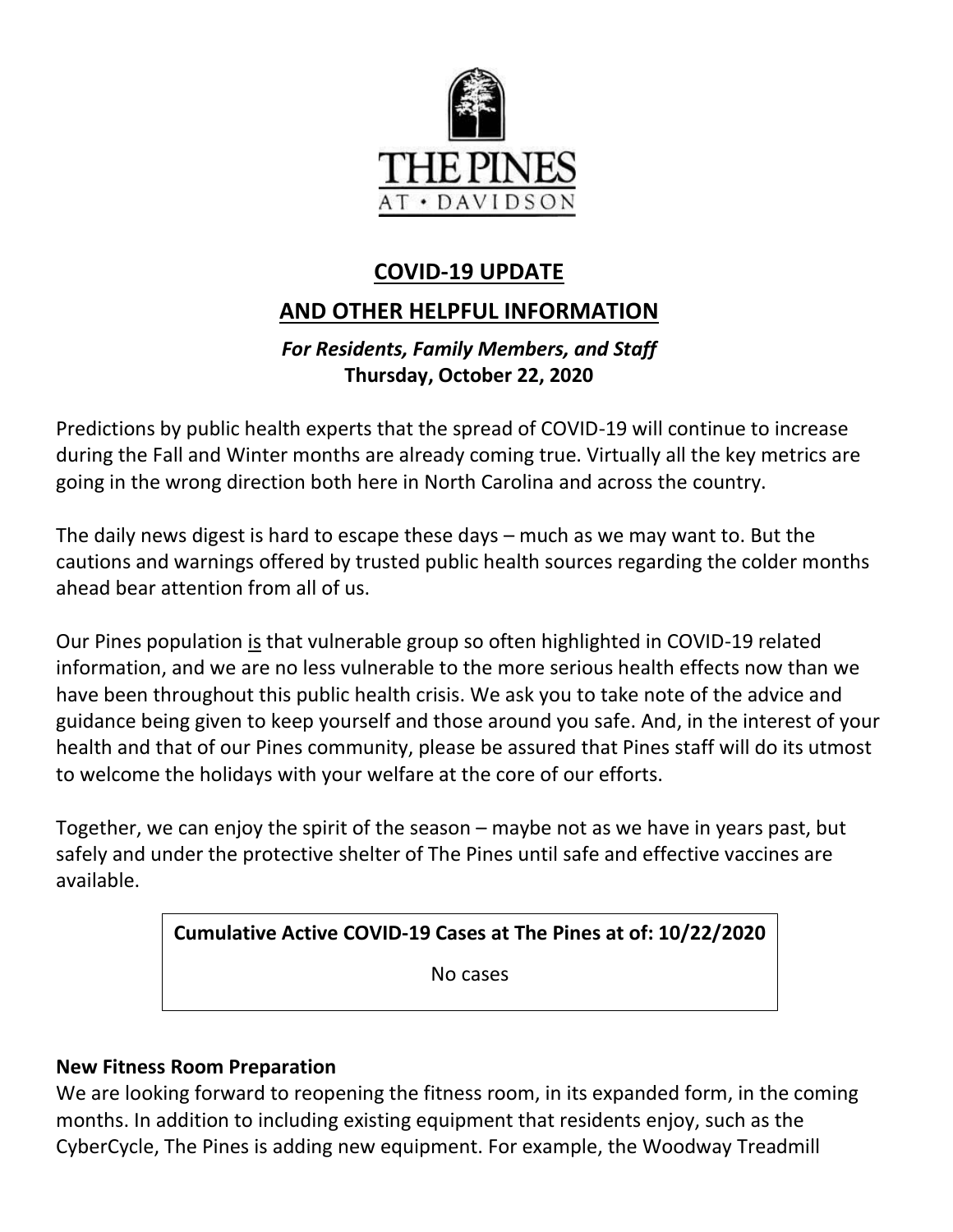(pictured below left) provides a more asphalt-like walking experience. New strength equipment will not be hydraulic but will utilize pins and weight stacks.

The fitness room layout (below right) and illustrations of some of the new equipment, can be seen by clicking on this link: [Fitness Layout and New Equipment](https://www.mycommunity-center.com/filephotos/463/Fitness%20Equipment%20layout%20%28COVID-19%20version%29%209.28.20%20w%20Woodway%20%28002%29.pdf) **or** call the Reception Desk at ext. 1100 to request a paper copy.





#### **Cottage Construction Caution**

We ask residents and staff to please heed the "*sidewalk closed*" signs and follow the alternate route signs to avoid Kimbrough Circle near the cottage construction area. We urge residents and staff not to walk on the road near this construction site. Earlier today, a tree was improperly taken down by workers and fell onto the road, nearly missing a staff member on a golf cart.

The contractor should have had a worker stopping/directing traffic at this time. The contractor assured The Pines that this absolutely will not happen again. Management is grateful to the residents and staff who made it aware of this troubling situation and was able to immediately address it.

#### **Continuum Upgrade**

Some residents may have recently received an email or letter from Continuum regarding upgrades to their service soon, which involves the purchase of a set-up box. Please do not respond to this Continuum request since their communication does not pertain to Pines residents. The Pines is currently working with Continuum to learn how their upgrades will affect residents. We will be sure to provide you with this information once it is available.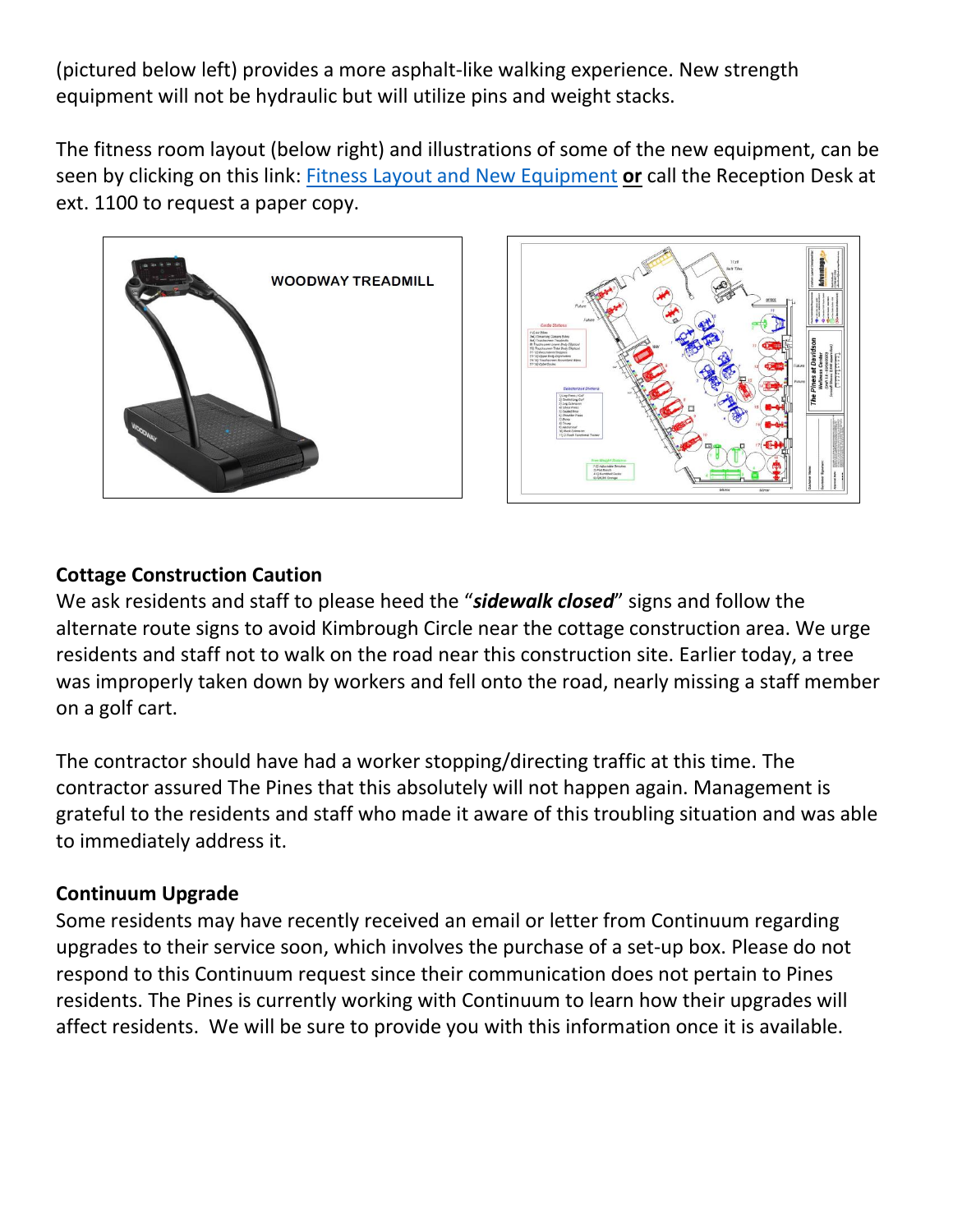### **En plein air**

Nancy Waite-Kahn shares this photo of Ginger Johnson, taking advantage of a beautiful fall day to paint outside.

We look forward to seeing the completed artwork someday!



### **Housekeeping Reminder**

We ask residents to honor our housekeeping guidelines: please leave your residence 20 minutes before your assigned housekeeping time, leave a patio or balcony door ajar, and leave a bathroom exhaust fan on. This procedure can help reduce viruses that may be present. If you are self-quarantined, please follow these guidelines as well. Please also wait 20 minutes after the scheduled completion of your housekeeping before returning to your home. We appreciate your following these guidelines for your safety and our staff's.

### **Senior Games**

Thank you, Cathy Baily and the Recreation Committee, for encouraging residents to participate in recent Senior Games. Three residents were winners in the NC Virtual State Finals for Silver Arts. Adrienne Pedersen won two golds: one for Acrylics for 'Annapolis', (pictured below left) and a second for Watercolor for "Aix en Provence" (picture below right). Tony Abbott won bronze for his poem titled "What I Would have Told You."